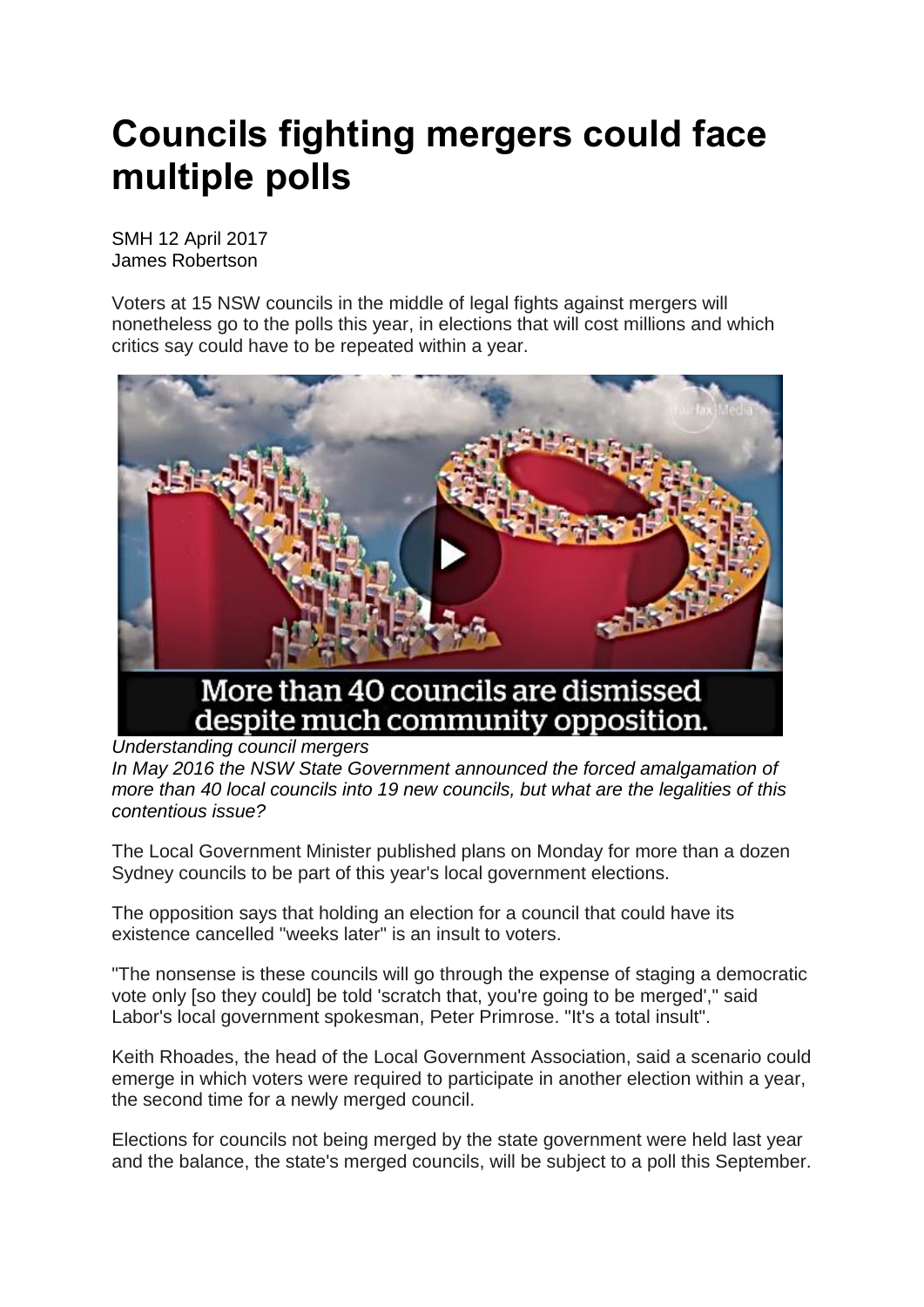The state government recently said it would have no option but to delay elections for councils merged after that date.



*A spokesman for Local Government Minister Gabrielle Upton said the timetable was required by law.* 

A spokesman for Ms Upton declined to respond to criticism of the election timetable, but did say the state government was legally bound.

"The relevant law requires that councils that have had their elections already deferred for 12 months must have an election before the end of the year," the spokesman said.

Premier Gladys Berejiklian cancelled the mergers of a number of regional councils that had [launched](http://www.smh.com.au/nsw/berejiklian-government-stays-course-on-sydney-council-mergers-but-relents-on-regions-20170213-gubt1a.html) legal action against government policy soon after she took over the top job.

But she has repeatedly said she will not do the same for Sydney councils

Ku-ring-gai recently won a major victory in its fight against amalgamation when the NSW Supreme Court ruled that the council had been denied procedural fairness by the state government's execution of its merger plans.

Another council, Woollahra, is seeking leave to appeal its merger in the High Court.

Councils that have not mounted legal action, but which are slated to merge with those that have, are also held up by legal action.

The cost of holding elections for each council could range from \$100,000 to more than \$800,0000 for larger councils.